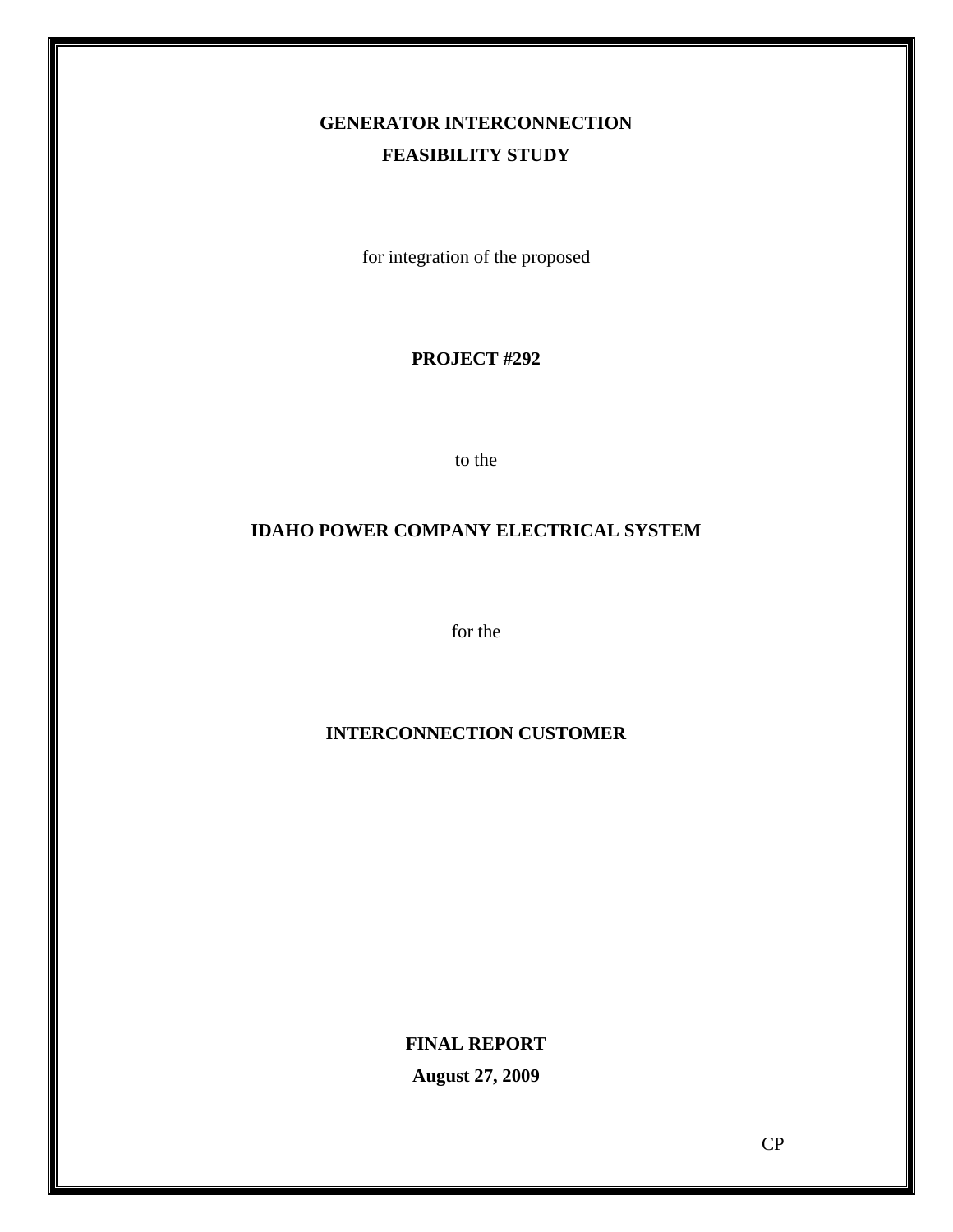#### **1.0 Introduction**

The Generation Interconnection Customer has contracted with Idaho Power Company (IPCO) to perform a Generator Interconnection Feasibility Study for the integration of a proposed 1.2 MW Hydro Project (project #292). The location of the project is in Idaho Power's Southern Idaho service territory in Lincoln County, Idaho.

This report documents the basis for and the results of this Feasibility Study for the Generation Interconnection Customer. It describes the proposed project, the study cases used, the impact of associated projects, and results of all work in the areas of concern.

#### **2.0 Summary**

The proposed project is a 1.2 MW run of the river hydro project consisting of one 1.2 MW synchronous generator. The proposed Point of Interconnection (POI) for the generating facility with the IPCO system is in Lincoln County, Idaho at an existing POI for another generation project by the same developer.

There are no upgrades that need to be made to IPCO facilities from a feasibility standpoint. Due to the size of the project and the existing generation the only additional equipment needed will be a metering package. The total estimated cost for this project to connect to the IPCO system is **\$25,200**.

This project's Feasibility Study only addresses the ability of the project to interconnect to the system, there are no transmission rights secured for the project until a transmission system request is submitted by the corresponding transmission customer. The required transmission facilities, if any, to support energy transfers will then be determined based on first come first serve basis (queue order).

## **3.0 Scope of Interconnection Feasibility Study**

The Interconnection Feasibility Study was done and prepared in accordance with Idaho Power Company Standard Generator Interconnection Procedures, to provide a preliminary evaluation of the feasibility of the interconnection of the proposed generating project to the Idaho Power system. As listed in the Interconnection Feasibility Study agreement, the Interconnection Feasibility Study report provides the following information:

- preliminary identification of any circuit breaker short circuit capability limits exceeded as a result of the interconnection;
- preliminary identification of any thermal overload or voltage limit violations resulting from the interconnection; and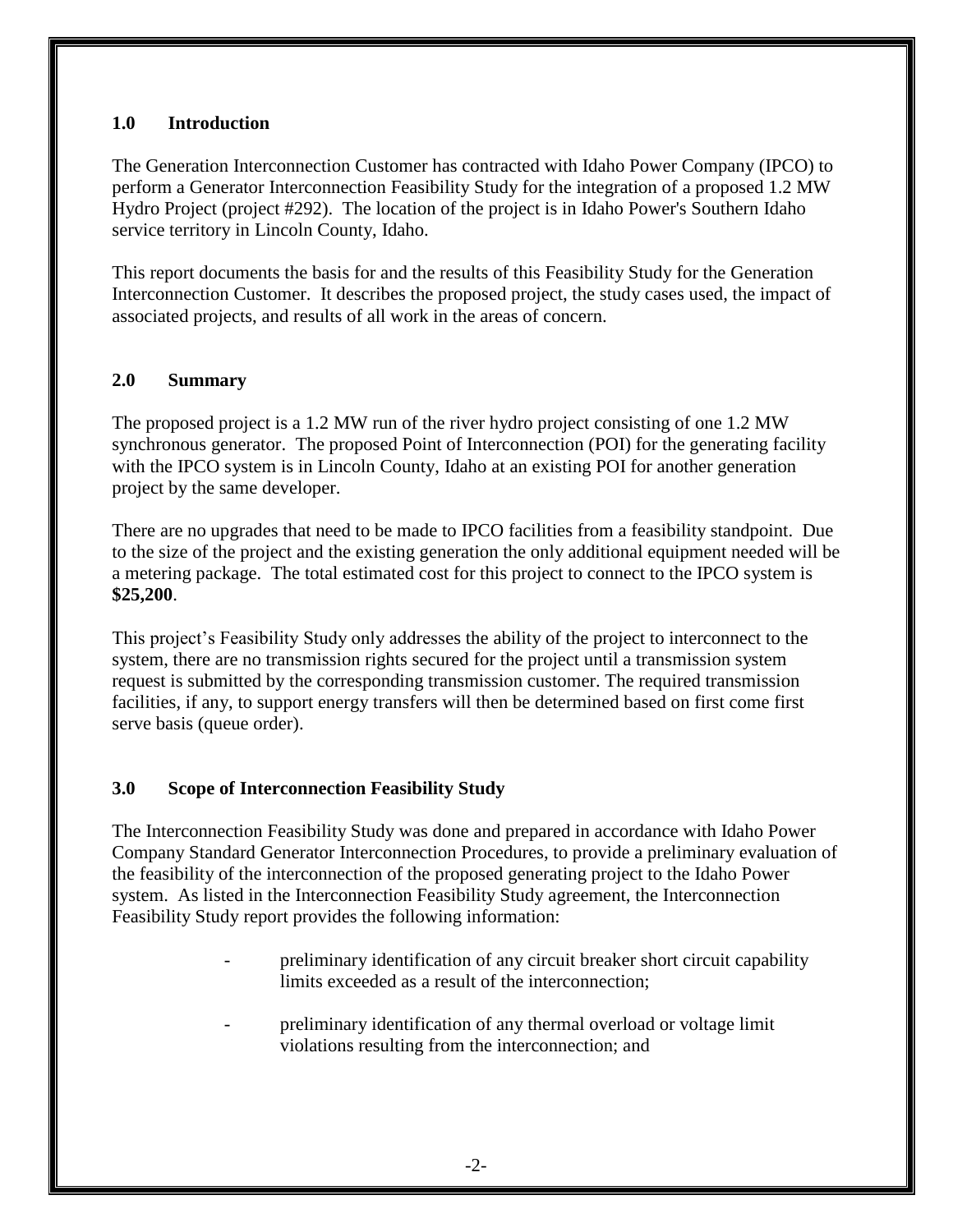- preliminary description and non-binding estimated cost of facilities required to interconnect the Small Generating Facility to the Distribution System and to address the identified short circuit and power flow issues.

All other proposed Generation projects prior to this project in the Generator Interconnect queue were considered in this study**.** A current list of these projects can be found on the Idaho Power web site as follows:

**[http://www.oatioasis.com/ipco/index.html.](http://www.oatioasis.com/ipco/index.html)**

## **4.0 Description of Proposed Generating Project**

Project #292 proposes to connect to the IPCO distribution system for an injection of 1.2 MW (maximum project output) using one 1.2 MW synchronous generator.

#### **5.0 Description of Existing Transmission Facilities**

The transmission line that serves this area is a 138 kV radial tap. With the addition of this generation project no transmission related problems occur on this tap. Therefore, no improvements need to be made on the immediate transmission system.

## **6.0 Description of Existing Substation Facilities**

The distribution substation that serves this area is located approximately fourteen miles west of the POI. The existing substation transformer is a 138:34.5 kV transformer that has adequate capacity for this project.

The associated feeder breaker at the substation is rated for use at 34.5 kV. This breaker's interrupting capabilities are not exceeded with the added generation.

## **7.0 Description of Existing Distribution Facilities**

The distribution feeder serving this area is grounded wye and operates at 34.5 kV. There is adequate capacity on this feeder to serve this project.

Project #158 will be located near an existing project, also owned by the same developer. This developer proposes to connect the new generation facility to the old generation facility by way of a two to three mile line extension. Due to the location of this facility the POI will be shared with the existing facility. Therefore, an additional generation interconnection protection package will not be required. Along with the two to three miles of line extension the interconnection customer will provide their own transformer.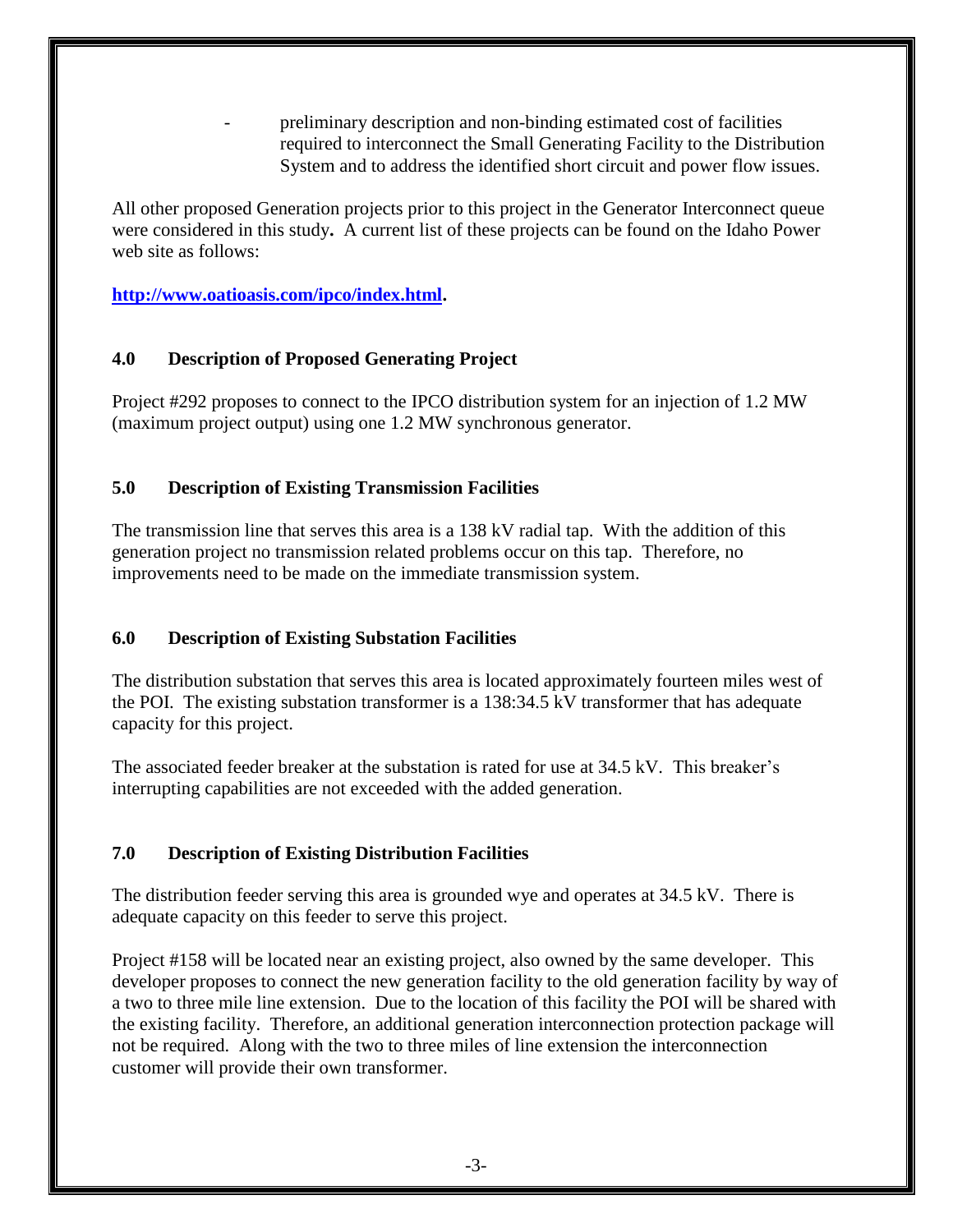## **8.0 Description and Cost Estimate of Required Facility Upgrades**

Due to the small amount of generation being added there are no upgrades needed on the IPCO system. Also, due to the existing generation and customer owned distribution no generation interconnection package is required. The only equipment that needs to be installed is the metering equipment for revenue purposes. This includes CTs, VTs, rack, meter, base, hardware and router. The estimated cost for this equipment is **\$25,200**.

| <b>Description</b>                                                          | <b>Estimated Cost</b> |
|-----------------------------------------------------------------------------|-----------------------|
| Metering Equipment (Includes VTs, CTs, Meter,<br>Rack, Hardware and Router) | \$25,200              |
| <b>Total Estimated Cost</b>                                                 | \$25,200              |

#### **9.0 Description of Operating Requirements**

There are several operating requirements that must be met. The project will be controlled to operate at unity power factor. The project will also have to meet the voltage schedule provided by Idaho Power. If these requirements cannot be met, further voltage studies will be necessary. Voltage flicker at startup and during operation will be limited to less than 5% as measured at the POI. For this to occur, the starting inrush current cannot exceed 170 Amps at the 4.16 kV voltage level. The project is required to comply with the applicable Voltage and Current Distortion Limits found in IEEE Standard 519-1992 *IEEE Recommended Practices and Requirements for Harmonic Control in Electrical Power Systems*.

#### **10.0 Conclusions**

The requested interconnection of the Little Wood River Hydro Project to IPCO's system was studied. The results of this study work confirm that the existing IPCO system can handle this project. A metering package is the only equipment installation that needs to occur.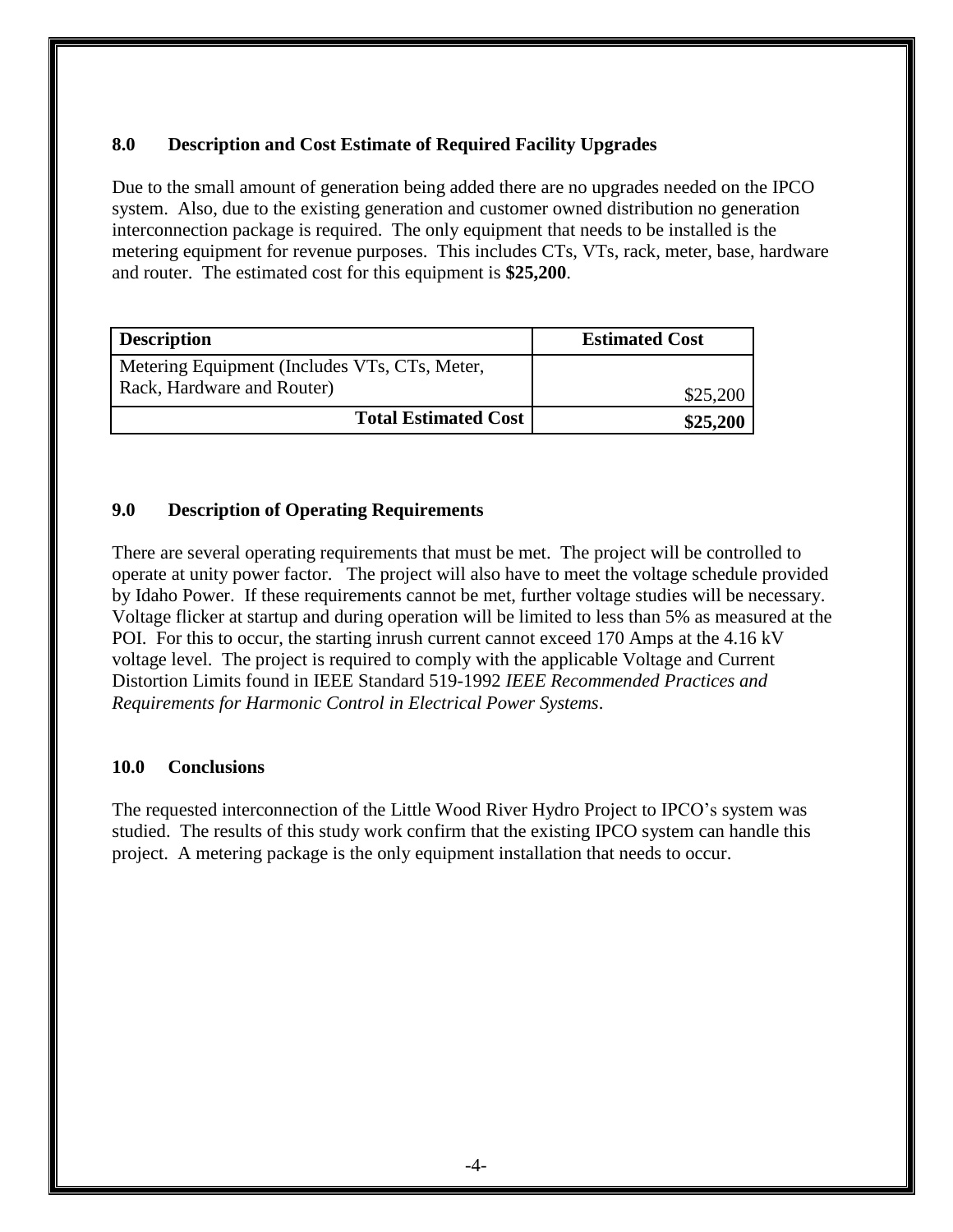## **APPENDIX A**

#### **A-1.0 Method of Study**

The Feasibility Study plan inserts the Project up to the maximum requested injection into the selected Western Electric Coordinating Council (WECC) power flow case and then, using Power World Simulator Version 12, examines the impacts of the new resource on Idaho Power's transmission system (lines, transformers, etc.) within the study area under various operating/outage scenarios. The WECC and Idaho Power reliability criteria and Idaho Power operating procedures were used to determine the acceptability of the configurations considered. The WECC case is a recent case modified to simulate stressed but reasonable pre-contingency energy transfers utilizing the IPC system. For distribution feeder analysis, Idaho Power utilizes Advantica's SynerGEE Software.

#### **A-2.0 Acceptability Criteria**

The following acceptability criteria were used in the power flow analysis to determine under which system configuration modifications may be required:

The continuous rating of equipment is assumed to be the normal thermal rating of the equipment. This rating will be as determined by the manufacturer of the equipment or as determined by Idaho Power. Less than or equal to 100% of continuous rating is acceptable.

Idaho Power's Voltage Operating Guidelines were used to determine voltage requirements on the system. This states, in part, that distribution voltages, under normal operating conditions, are to be maintained within plus or minus 5% (0.05 per unit) of nominal everywhere on the feeder. Therefore, voltages greater than or equal to 0.95 pu voltage and less than or equal to 1.05 pu voltage are acceptable.

Voltage flicker during starting or stopping the generator is limited to 5% as measured at the point of interconnection, per Idaho Power's T&D Advisory Information Manual.

Idaho Power's Reliability Criteria for System Planning was used to determine proper transmission system operation.

All customer generation must meet IEEE 519 and ANSI C84.1 Standards.

All other applicable national and Idaho Power standards and prudent utility practices were used to determine the acceptability of the configurations considered.

The stable operation of the system requires an adequate supply of volt-amperes reactive (VARs) to maintain a stable voltage profile under both steady-state and dynamic system conditions. An inadequate supply of VARs will result in voltage decay or even collapse under the worst conditions.